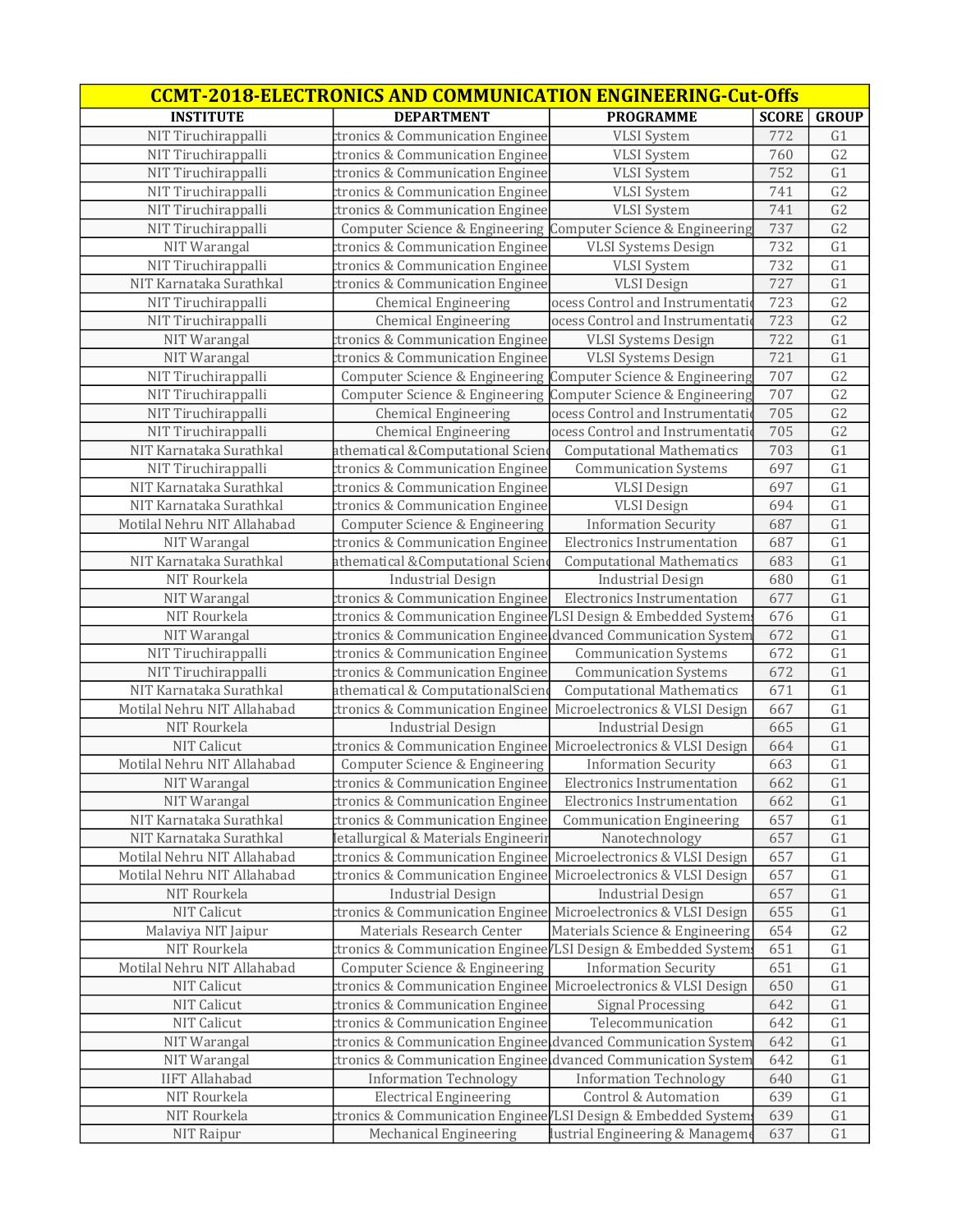| NIT Karnataka Surathkal            | ctronics & Communication Enginee                                 | <b>Communication Engineering</b>    | 637 | G <sub>1</sub>  |
|------------------------------------|------------------------------------------------------------------|-------------------------------------|-----|-----------------|
| NIT Karnataka Surathkal            | letallurgical & Materials Engineerir                             | Nanotechnology                      | 633 | G1              |
| NIT Karnataka Surathkal            | letallurgical & Materials Engineerir                             | Nanotechnology                      | 633 | G1              |
| NIT Karnataka Surathkal            | ctronics & Communication Enginee                                 | <b>Communication Engineering</b>    | 632 | G1              |
| NIT Karnataka Surathkal            | Mechanical Engineering                                           | Mechatronics Engineering            | 628 | G2              |
| Malaviya NIT Jaipur                | ctronics & Communication Enginee                                 | <b>VLSI</b> Design                  | 627 | G1              |
| Visvesvaraya NIT Nagpur            | entre for VLSI and Nanotechnology                                | <b>VLSI</b> Design                  | 627 | G1              |
| <b>NIT Calicut</b>                 | ctronics & Communication Enginee Electronics Design & Technology |                                     | 627 | G1              |
| Malaviya NIT Jaipur                | Materials Research Center                                        | Materials Science & Engineering     | 627 | G2              |
| NIT Karnataka Surathkal            | athematical & Computational Scien                                | <b>Computational Mathematics</b>    | 626 | G1              |
| Malaviya NIT Jaipur                | Materials Research Center                                        | Materials Science & Engineering     | 625 | $\overline{G2}$ |
| NIT Rourkela                       | <b>Electrical Engineering</b>                                    | <b>Control &amp; Automation</b>     | 624 | G1              |
| Sardar Vallabhbhai NIT Surat       | <b>Electronics Engineering</b>                                   | VLSI & Embedded Systems             | 622 | G1              |
| Malaviya NIT Jaipur                | ctronics & Communication Enginee                                 | <b>VLSI Design</b>                  | 622 | $\overline{G2}$ |
| Motilal Nehru NIT Allahabad        | ctronics & Communication Enginee                                 | <b>Communication Systems</b>        | 622 | G1              |
| NIT Rourkela                       | <b>Electrical Engineering</b>                                    | Control & Automation                | 621 | G1              |
| Maulana Azad NIT Bhopal            | <b>Electrical Engineering</b>                                    | Power Systems                       | 617 | G1              |
| NIT Calicut                        | ctronics & Communication Enginee Electronics Design & Technology |                                     | 617 | G1              |
| <b>NIT Calicut</b>                 | ctronics & Communication Enginee                                 | Telecommunication                   | 617 | G1              |
| NIT Karnataka Surathkal            | Mechanical Engineering                                           | Mechatronics Engineering            | 617 | G2              |
| NIT Karnataka Surathkal            | Mechanical Engineering                                           | Mechatronics Engineering            | 617 | G2              |
| Motilal Nehru NIT Allahabad        | GIS Cell                                                         | GIS & Remote Sensing                | 616 | G1              |
| NIT Raipur                         | Mechanical Engineering                                           | lustrial Engineering & Manageme     | 616 | G1              |
| NIT Calicut                        | ctronics & Communication Enginee                                 | <b>Signal Processing</b>            | 615 | G1              |
| NIT Raipur                         | <b>Mechanical Engineering</b>                                    | lustrial Engineering & Manageme     | 615 | G1              |
| NIT Calicut                        | tronics & Communication Enginee Electronics Design & Technology  |                                     | 615 | G1              |
| NIT Durgapur                       | Mathematics                                                      | <b>Operations Research</b>          | 613 | G1              |
| NIT Rourkela                       | ctronics & Communication Engineepnics and Instrumentation Engin  |                                     | 613 | G1              |
| NIT Kurukshetra                    | <b>Computer Engineering</b>                                      | nputer Engineering (Cyber Secur     | 611 | G1              |
| NIT Rourkela                       | <b>Electrical Engineering</b>                                    | ectronic Systems & Communicati      | 611 | G1              |
| Motilal Nehru NIT Allahabad        | ctronics & Communication Enginee                                 | <b>Communication Systems</b>        | 611 | G1              |
| Motilal Nehru NIT Allahabad        | ctronics & Communication Enginee                                 | <b>Communication Systems</b>        | 611 | G1              |
| NIT Calicut                        | ctronics & Communication Enginee                                 | <b>Signal Processing</b>            | 611 | G1              |
| <b>NIT Calicut</b>                 | ctronics & Communication Enginee                                 | Telecommunication                   | 611 | G1              |
| <b>IIFT Allahabad</b>              | <b>Information Technology</b>                                    | <b>Information Technology</b>       | 608 | G1              |
| Motilal Nehru NIT Allahabad        | GIS Cell                                                         | GIS & Remote Sensing                | 606 | G1              |
| NIT Delhi                          | ctronics & Communication Engineenmunication Engineering with sp  |                                     | 602 | G <sub>2</sub>  |
| Maulana Azad NIT Bhopal            | <b>Electrical Engineering</b>                                    | Power Systems                       | 602 | G1              |
| Malaviya NIT Jaipur                | ctronics & Communication Enginee                                 | <b>VLSI</b> Design                  | 602 | G1              |
| Visvesvaraya NIT Nagpur            | entre for VLSI and Nanotechnology                                | <b>VLSI</b> Design                  | 602 | G <sub>1</sub>  |
| <b>IIFT Allahabad</b>              | <b>Information Technology</b>                                    | <b>Information Technology</b>       | 600 | G1              |
| Maulana Azad NIT Bhopal            | <b>Electrical Engineering</b>                                    | Power Systems                       | 598 | G1              |
| NIT Hamirpur                       | or energy and Environmental Engi                                 | <b>Energy Technology</b>            | 597 | G1              |
| Motilal Nehru NIT Allahabad        | ctronics & Communication Enginee                                 | <b>Signal Processing</b>            | 596 | G1              |
| NIT Rourkela                       | ctronics & Communication Enginee                                 | <b>Communication &amp; Networks</b> | 596 | G1              |
| NIT Rourkela                       | ctronics & Communication Engineebnics and Instrumentation Engin  |                                     | 596 | G1              |
| Sardar Vallabhbhai NIT Surat       | <b>Electronics Engineering</b>                                   | VLSI & Embedded Systems             | 596 | G1              |
| Motilal Nehru NIT Allahabad        | GIS Cell                                                         | <b>GIS &amp; Remote Sensing</b>     | 596 | G1              |
| NIT Hamirpur                       | or energy and Environmental Engi                                 | <b>Energy Technology</b>            | 595 | G1              |
| NIT Rourkela                       | ctronics & Communication Engineepnics and Instrumentation Engin  |                                     | 595 | G <sub>1</sub>  |
| NIT Durgapur                       | Physics                                                          | anced Material Science & Techno     | 594 | G <sub>1</sub>  |
| Motilal Nehru NIT Allahabad        | <b>Applied Mechanics</b>                                         | <b>Biomedical Engineering</b>       | 593 | G2              |
| <b>IIFTDM Kancheepuram Chennai</b> | <b>Mechanical Engineering</b>                                    | al Engineering (Spl: Smart Manu     | 593 | G1              |
| Motilal Nehru NIT Allahabad        | Computer Science & Engineering                                   | <b>Information Security</b>         | 592 | G1              |
| Maulana Azad NIT Bhopal            | tronics & Communication Enginee/LSI Design & Embedded System     |                                     | 591 | G1              |
| NIT Rourkela                       | ctronics & Communication Enginee                                 | Signal & Image Processing           | 591 | G <sub>1</sub>  |
| Visvesvaraya NIT Nagpur            | entre for VLSI and Nano Technolog                                | <b>VLSI</b> Design                  | 591 | G <sub>1</sub>  |
|                                    |                                                                  |                                     |     |                 |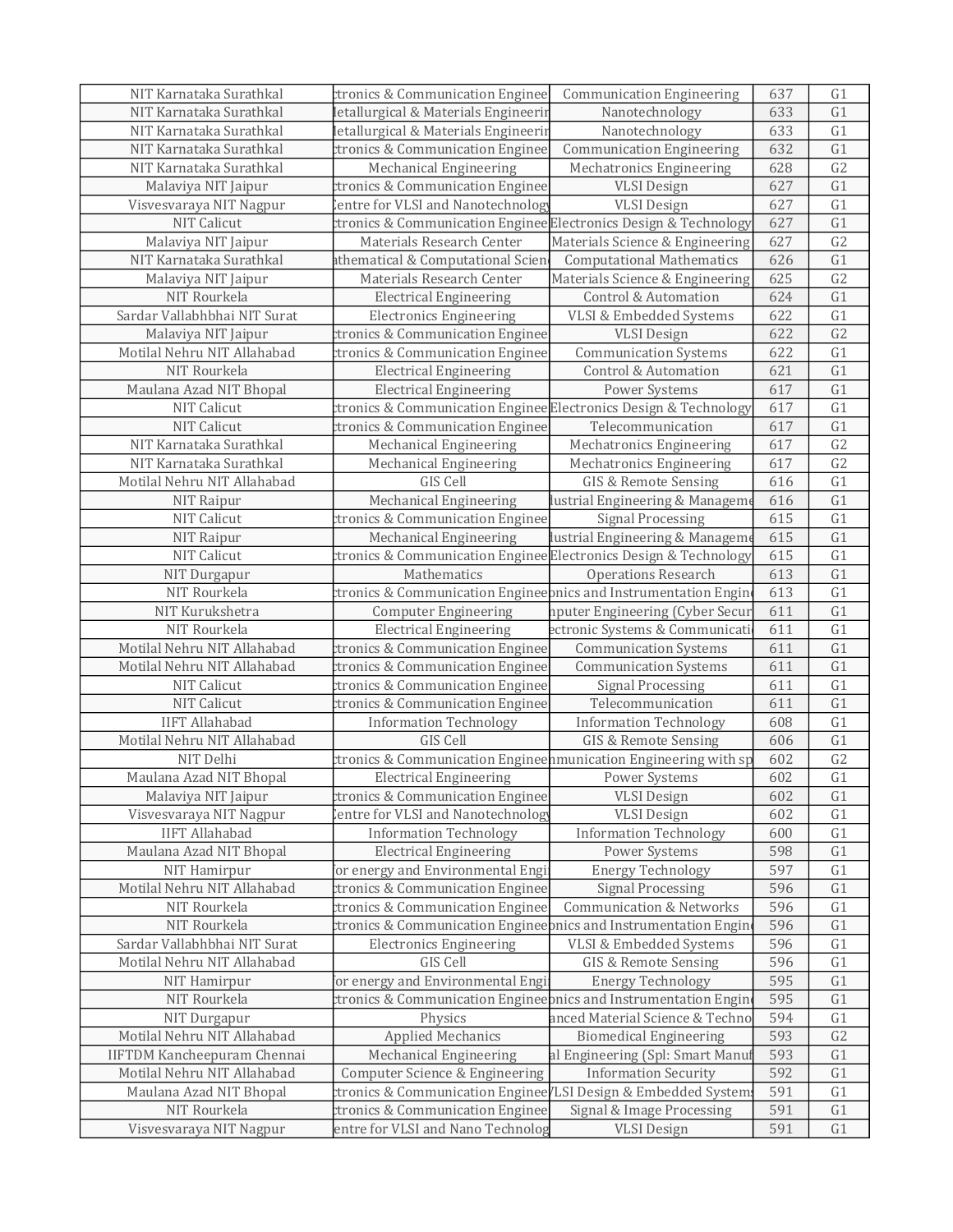| Malaviya NIT Jaipur                  | ctronics & Communication Enginee                                         | <b>VLSI</b> Design                  | 591 | G1              |
|--------------------------------------|--------------------------------------------------------------------------|-------------------------------------|-----|-----------------|
| NIT Durgapur                         | Mathematics                                                              | <b>Operations Research</b>          | 589 | G1              |
| Maulana Azad NIT Bhopal              | Physics                                                                  | Nanotechnology                      | 587 | G1              |
| NIT Hamirpur                         | tre for Material Science & Engineer Materials Science & Engineering      |                                     | 586 | G1              |
| Malaviya NIT Jaipur                  | ctronics & Communication Enginee                                         | <b>VLSI</b> Design                  | 586 | G2              |
| Motilal Nehru NIT Allahabad          | <b>Applied Mechanics</b>                                                 | <b>Biomedical Engineering</b>       | 586 | G2              |
| Motilal Nehru NIT Allahabad          | <b>Applied Mechanics</b>                                                 | <b>Biomedical Engineering</b>       | 586 | G2              |
| Sardar Vallabhbhai NIT Surat         | <b>Electronics Engineering</b>                                           | VLSI & Embedded Systems             | 586 | $\overline{G1}$ |
| NIT Tiruchirappalli                  | ctronics & Communication Enginee                                         | <b>Communication Systems</b>        | 586 | G1              |
| NIT Kurukshetra                      | <b>Electrical Engineering</b>                                            | Control System                      | 585 | G1              |
| NIT Kurukshetra                      | <b>Computer Engineering</b>                                              | nputer Engineering (Cyber Secur     | 584 | G1              |
| NIT Rourkela                         | Mining Engineering                                                       | Mining Engineering                  | 582 | G1              |
| NIT Rourkela                         | <b>Electrical Engineering</b>                                            | ectronic Systems & Communicati      | 581 | G1              |
| NIT Delhi                            | ctronics & Communication Engineenmunication Engineering with sp          |                                     | 581 | G2              |
| Malaviya NIT Jaipur                  | ctronics & Communication Enginee                                         | <b>VLSI</b> Design                  | 581 | G2              |
| NIT Rourkela                         | <b>Electrical Engineering</b>                                            | ectronic Systems & Communicati      | 580 | G1              |
| NIT Hamirpur                         | or energy and Environmental Engi                                         | <b>Energy Technology</b>            | 579 | G1              |
| Maulana Azad NIT Bhopal              | <b>Energy Centre</b>                                                     | Green Technology                    | 577 | G1              |
| <b>IIEST Shibpur District Howrah</b> | School of Mechatronics & Robotics                                        | Mechatronics                        | 576 | G1              |
| <b>IIFT Allahabad</b>                | tronics & Communication Enginee onics and Communication Engine           |                                     | 576 | G1              |
| Visvesvaraya NIT Nagpur              | ctronics & Communication Engineeþmmunication System Engineerir           |                                     | 576 | G1              |
| NIT Delhi                            | ctronics & Communication Enginee onics and Communication Engine          |                                     | 576 | G1              |
| Motilal Nehru NIT Allahabad          | ctronics & Communication Enginee                                         | Signal Processing                   | 576 | G1              |
| NIT Delhi                            | ctronics & Communication Engineenmunication Engineering with sp          |                                     | 576 | G <sub>2</sub>  |
| NIT Rourkela                         | ctronics & Communication Enginee                                         | <b>Communication &amp; Networks</b> | 574 | G1              |
| NIT Rourkela                         | ctronics & Communication Enginee                                         | <b>Communication &amp; Networks</b> | 574 | G1              |
| Malaviya NIT Jaipur                  | ctronics & Communication Enginee                                         | <b>Embedded Systems</b>             | 571 | G1              |
| <b>IIEST Shibpur District Howrah</b> | <b>Information Technology</b>                                            | <b>Information Technology</b>       | 568 | G1              |
| NIT Kurukshetra                      | <b>Electrical Engineering</b>                                            | Control System                      | 567 | G1              |
| Malaviya NIT Jaipur                  | ctronics & Communication Enginee onics and Communication Engine          |                                     | 566 | G1              |
| Visvesvaraya NIT Nagpur              | ctronics & Communication Engineeþmmunication System Engineerir           |                                     | 566 | G1              |
| Motilal Nehru NIT Allahabad          | ctronics & Communication Enginee                                         | <b>Signal Processing</b>            | 566 | G1              |
| NIT Rourkela                         | <b>Electrical Engineering</b>                                            | Control & Automation                | 566 | G1              |
| NIT Durgapur                         | Mathematics                                                              | <b>Operations Research</b>          | 565 | G1              |
| NIT Raipur                           | Mechanical Engineering                                                   | lustrial Engineering & Manageme     | 564 | G1              |
| NIT Rourkela                         | iotechnology & Medical Engineerin                                        | <b>Biomedical Engineering</b>       | 563 | G1              |
| <b>IIEST Shibpur District Howrah</b> | School of Mechatronics & Robotics                                        | Mechatronics                        | 563 | G1              |
| NIT Kurukshetra                      | <b>Electrical Engineering</b>                                            | Control System                      | 563 | G1              |
| <b>IIEST Shibpur District Howrah</b> | School of Mechatronics & Robotics                                        | Mechatronics                        | 563 | G <sub>1</sub>  |
| <b>IIEST Shibpur District Howrah</b> | )E for Green Energy & Sensor Sytenwable Energy Science and Techn         |                                     | 562 | G1              |
| Maulana Azad NIT Bhopal              | Physics                                                                  | Nanotechnology                      | 561 | G1              |
| NIT Durgapur                         | Physics                                                                  | anced Material Science & Techno     | 561 | G <sub>1</sub>  |
| NIT Durgapur                         | Physics                                                                  | anced Material Science & Techno     | 561 | G <sub>1</sub>  |
| NIT Kurukshetra                      | <b>Computer Engineering</b>                                              | nputer Engineering (Cyber Secur     | 560 | G1              |
| Motilal Nehru NIT Allahabad          | <b>Applied Mechanics</b>                                                 | <b>Biomedical Engineering</b>       | 559 | G1              |
| NIT Rourkela                         | Mining Engineering                                                       | Mining Engineering                  | 558 | G1              |
| NIT Hamirpur                         | tre for Material Science & EngineerMaterials Science & Engineering       |                                     | 558 | G1              |
| NIT Hamirpur                         | or energy and Environmental Engi                                         | <b>Energy Technology</b>            | 558 | G1              |
| Sardar Vallabhbhai NIT Surat         | <b>Electronics Engineering</b>                                           | <b>Communication System</b>         | 556 | G1              |
| Malaviya NIT Jaipur                  | ctronics & Communication Enginee Vireless & Optical Communicatio         |                                     | 556 | G <sub>1</sub>  |
| NIT Kurukshetra                      | Physics                                                                  | Instrumentation                     | 556 | G1              |
| NIT Rourkela                         | ctronics & Communication Enginee <i>(</i> Iicrowave and Radar Engineerin |                                     | 556 | G1              |
| Maulana Azad NIT Bhopal              | ctronics & Communication Enginee / LSI Design & Embedded System          |                                     | 556 | G1              |
| Maulana Azad NIT Bhopal              | ctronics & Communication Enginee / LSI Design & Embedded System          |                                     | 556 | G1              |
| Dr. B R Ambedkar NIT Jalandhar       | strumentation & Control Engineerirol and Instrumentation Enginee         |                                     | 554 | G2              |
| <b>IIEST Shibpur District Howrah</b> | e for Healthcare Science and Techn and Occupational Health Engine        |                                     | 554 | G1              |
| NIT Kurukshetra                      | I of VLSI Design and Embedded Sy:                                        | <b>VLSI</b> Design                  | 554 | G1              |
|                                      |                                                                          |                                     |     |                 |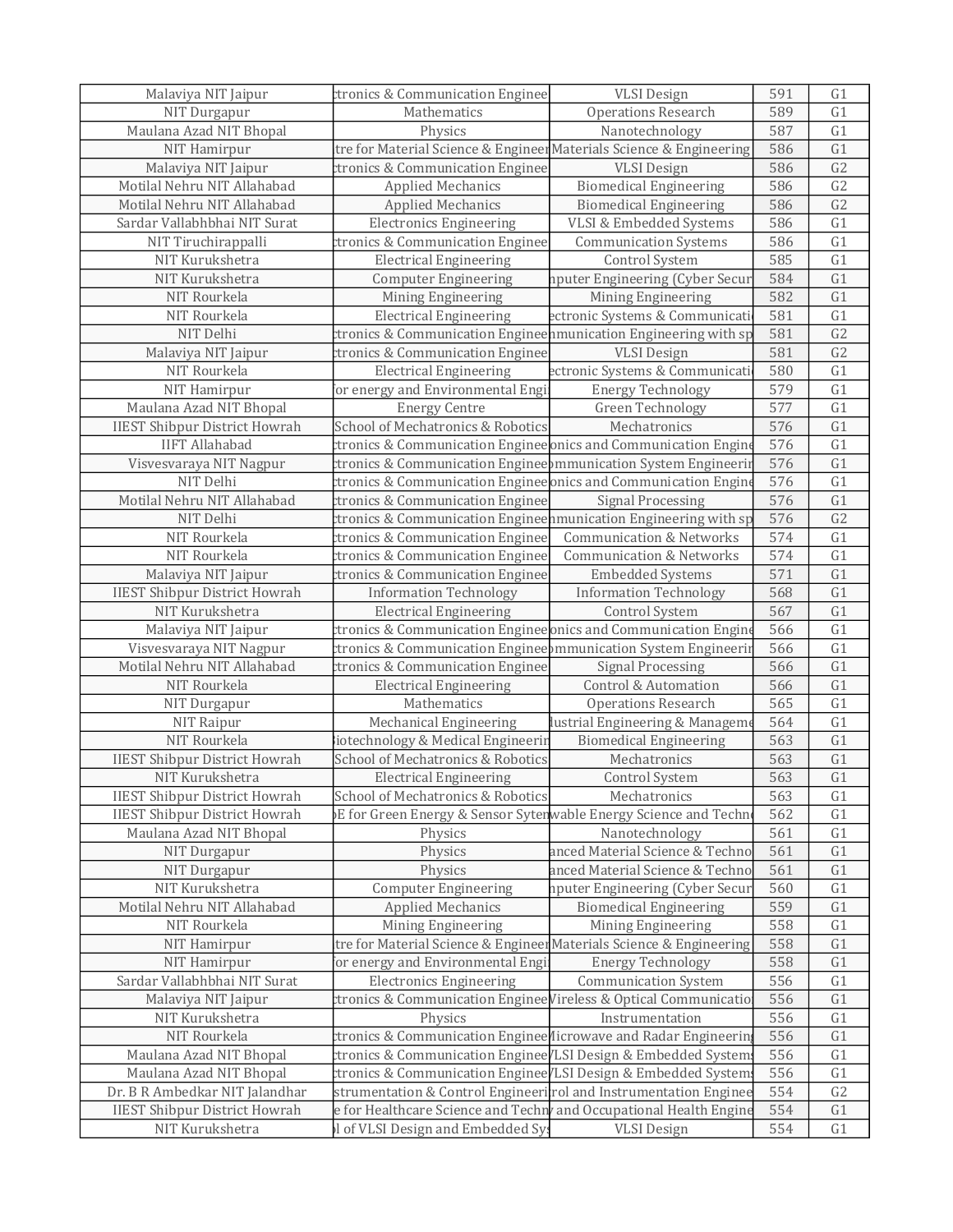| Maulana Azad NIT Bhopal              | ctronics & Communication Enginee                                            | Digital Communication            | 554 | G1             |
|--------------------------------------|-----------------------------------------------------------------------------|----------------------------------|-----|----------------|
| Maulana Azad NIT Bhopal              | <b>Energy Centre</b>                                                        | Green Technology                 | 554 | G1             |
| <b>IIEST Shibpur District Howrah</b> | )E for Green Energy & Sensor Sytenwable Energy Science and Techn            |                                  | 554 | G1             |
| <b>IIEST Shibpur District Howrah</b> | <b>DE for Green Energy &amp; Sensor Sytenwable Energy Science and Techn</b> |                                  | 554 | G1             |
| NIT Durgapur                         | ctronics & Communication Enginee                                            | Microelectronics & VLSI          | 553 | G1             |
| <b>IIFT Allahabad</b>                | <b>Information Technology</b>                                               | <b>Information Technology</b>    | 552 | G1             |
| NIT Goa                              | ctronics & Communication Enginee                                            | <b>VLSI</b>                      | 551 | G1             |
| Dr. B R Ambedkar NIT Jalandhar       | ctronics & Communication Enginee                                            | <b>VLSI</b>                      | 551 | G1             |
| <b>IIEST Shibpur District Howrah</b> | School of VLSI Design                                                       | <b>VLSI</b> Design               | 551 | G1             |
| NIT Rourkela                         | ctronics & Communication Enginee                                            | Signal & Image Processing        | 551 | G1             |
| NIT Kurukshetra                      | Physics                                                                     | Instrumentation                  | 551 | G1             |
| Visvesvaraya NIT Nagpur              | ctronics & Communication Engineeþmmunication System Engineerir              |                                  | 551 | G1             |
| Maulana Azad NIT Bhopal              | <b>Energy Centre</b>                                                        | Green Technology                 | 551 | G1             |
| Maulana Azad NIT Bhopal              | Physics                                                                     | Nanotechnology                   | 551 | G1             |
| NIT Rourkela                         | Mining Engineering                                                          | Mining Engineering               | 551 | G1             |
| Motilal Nehru NIT Allahabad          | ctronics & Communication Enginee                                            | <b>Communication Systems</b>     | 551 | G1             |
| NIT Karnataka Surathkal              | ctronics & Communication Enginee                                            | <b>Communication Engineering</b> | 550 | G1             |
| <b>IIEST Shibpur District Howrah</b> | <b>Information Technology</b>                                               | <b>Information Technology</b>    | 548 | G1             |
| Malaviya NIT Jaipur                  | ctronics & Communication Enginee                                            | <b>Embedded Systems</b>          | 546 | G1             |
| <b>IIFT Allahabad</b>                | ctronics & Communication Enginee onics and Communication Engine             |                                  | 546 | G1             |
| <b>IIFT Allahabad</b>                | ctronics & Communication Enginee onics and Communication Engine             |                                  | 546 | G1             |
| NIT Raipur                           | <b>Information Technology</b>                                               | <b>Information Technology</b>    | 544 | G1             |
| NIT Silchar                          | ctronics & Communication Enginee Microelectronics & VLSI Design             |                                  | 544 | G1             |
| NIT Rourkela                         | iotechnology & Medical Engineerin                                           | <b>Biomedical Engineering</b>    | 544 | G1             |
| <b>IIEST Shibpur District Howrah</b> | <b>Information Technology</b>                                               | <b>Information Technology</b>    | 544 | G1             |
| NIT Agartala                         | ctronics & Communication Enginee                                            | <b>VLSI</b> Design               | 543 | G1             |
| NIT Kurukshetra                      | Physics                                                                     | Instrumentation                  | 543 | G1             |
| NIT Rourkela                         | io Technology & Medical Engineeri                                           | <b>Biomedical Engineering</b>    | 541 | G1             |
| NIT Rourkela                         | ctronics & Communication Enginee                                            | Signal & Image Processing        | 541 | G1             |
| NIT Hamirpur                         | tre for Material Science & Engineer Materials Science & Engineering         |                                  | 540 | G1             |
| Malaviya NIT Jaipur                  | ctronics & Communication Enginee                                            | <b>Embedded Systems</b>          | 540 | G1             |
| NIT Delhi                            | ctronics & Communication Enginee onics and Communication Engine             |                                  | 539 | G1             |
| NIT Warangal                         | ctronics & Communication Enginee dvanced Communication System               |                                  | 538 | G1             |
| Dr. B R Ambedkar NIT Jalandhar       | strumentation & Control Engineerirol and Instrumentation Enginee            |                                  | 537 | G <sub>2</sub> |
| NIT Patna                            | tronics & Communication Enginee Microelectronics & VLSI Design              |                                  | 536 | G1             |
| NIT Patna                            | ctronics & Communication Enginee¦ronics & VLSI System Design(Du             |                                  | 536 | G1             |
| <b>IIEST Shibpur District Howrah</b> | School of VLSI Design                                                       | <b>VLSI</b> Design               | 536 | G1             |
| NIT Patna                            | ctronics & Communication Engineerronics & VLSI System Design(Du             |                                  | 536 | G1             |
| NIT Patna                            | ctronics & Communication Enginee¦ronics & VLSI System Design(Du             |                                  | 536 | G <sub>1</sub> |
| NIT Goa                              | ctronics & Communication Enginee                                            | <b>VLSI</b>                      | 534 | G <sub>1</sub> |
| <b>IIEST Shibpur District Howrah</b> | e for Healthcare Science and Techn                                          | <b>Biomedical Engineering</b>    | 533 | G1             |
| <b>IIEST Shibpur District Howrah</b> | e for Healthcare Science and Techn and Occupational Health Engine           |                                  | 533 | G1             |
| Malaviya NIT Jaipur                  | Materials Research Center                                                   | Materials Science & Engineering  | 533 | G2             |
| Motilal Nehru NIT Allahabad          | <b>Applied Mechanics</b>                                                    | <b>Biomedical Engineering</b>    | 532 | G1             |
| Motilal Nehru NIT Allahabad          | <b>Applied Mechanics</b>                                                    | <b>Biomedical Engineering</b>    | 532 | G1             |
| NIT Kurukshetra                      | Physics                                                                     | Instrumentation                  | 532 | G1             |
| Sardar Vallabhbhai NIT Surat         | <b>Electronics Engineering</b>                                              | <b>Communication System</b>      | 531 | G1             |
| Malaviya NIT Jaipur                  | ctronics & Communication Enginee onics and Communication Engine             |                                  | 531 | G <sub>1</sub> |
| NIT Rourkela                         | ctronics & Communication Engineepnics and Instrumentation Engin             |                                  | 531 | G1             |
| <b>IIEST Shibpur District Howrah</b> | School of VLSI Design                                                       | <b>VLSI</b> Design               | 529 | G1             |
| Dr. B R Ambedkar NIT Jalandhar       | strumentation & Control Engineerirol and Instrumentation Enginee            |                                  | 529 | G2             |
| NIT Durgapur                         | ctronics & Communication Enginee Telecommunication Engineering              |                                  | 526 | G1             |
| NIT Raipur                           | nics andTelecommunication Engin                                             | VLSI & Embedded Systems          | 526 | G <sub>1</sub> |
| NIT Durgapur                         | ctronics & Communication Enginee                                            | Microelectronics & VLSI          | 526 | G <sub>1</sub> |
| NIT Delhi                            | ctronics & Communication Enginee onics and Communication Engine             |                                  | 526 | G1             |
| Sardar Vallabhbhai NIT Surat         | <b>Electronics Engineering</b>                                              | <b>Communication System</b>      | 526 | G1             |
| NIT Nagaland                         | Electrical & Electronics Engineering                                        | Power Systems Engineering        | 525 | G1             |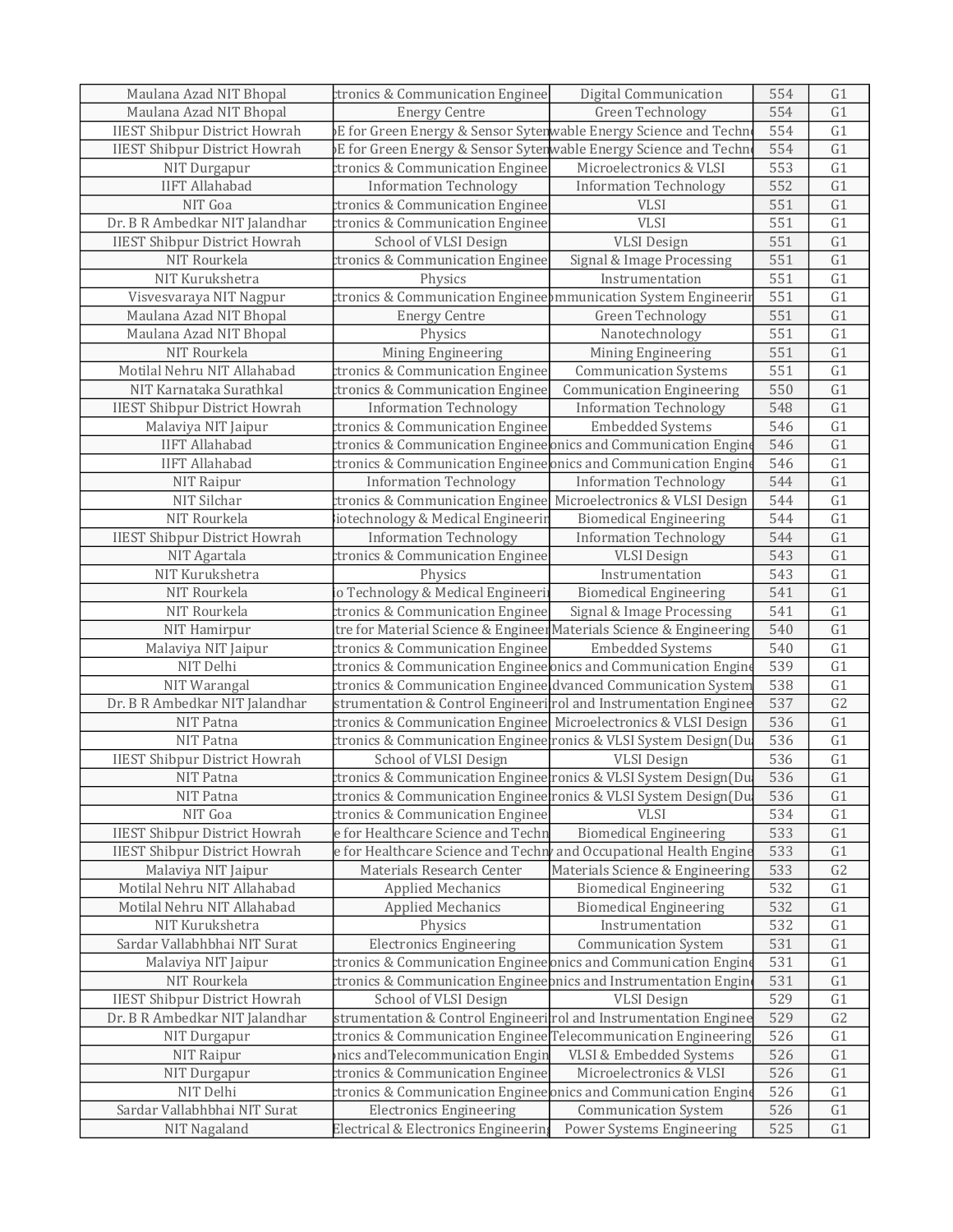| NIT Sikkim                           | Computer Science & Engineering Computer Science & Engineering        |                                 | 525 | G <sub>1</sub> |
|--------------------------------------|----------------------------------------------------------------------|---------------------------------|-----|----------------|
| <b>IIEST Shibpur District Howrah</b> | e for Healthcare Science and Techn                                   | <b>Biomedical Engineering</b>   | 522 | G1             |
| NIT Goa                              | ctronics & Communication Enginee                                     | <b>VLSI</b>                     | 522 | G1             |
| Malaviya NIT Jaipur                  | ctronics & Communication Enginee onics and Communication Engine      |                                 | 522 | G1             |
| <b>IIEST Shibpur District Howrah</b> | School of Mechatronics & Robotics                                    | Mechatronics                    | 522 | G1             |
| <b>IIEST Shibpur District Howrah</b> | )E for Green Energy & Sensor Sytenwable Energy Science and Techn     |                                 | 522 | G1             |
| NIT Kurukshetra                      | ctronics & Communication Enginee onics and Communication Engine      |                                 | 521 | G1             |
| NIT Kurukshetra                      | I of VLSI Design and Embedded Sy:                                    | <b>Embedded System Design</b>   | 521 | G1             |
| NIT Rourkela                         | ctronics & Communication Enginee (licrowave and Radar Engineerin     |                                 | 521 | G1             |
| Malaviya NIT Jaipur                  | ctronics & Communication Enginee Vireless & Optical Communicatio     |                                 | 521 | G1             |
| NIT Kurukshetra                      | I of VLSI Design and Embedded Sy                                     | <b>VLSI</b> Design              | 521 | G1             |
| NIT Durgapur                         | ctronics & Communication Enginee                                     | Microelectronics & VLSI         | 521 | G1             |
| NIT Calicut                          | ctronics & Communication Enginee Electronics Design & Technology     |                                 | 521 | G1             |
| NIT Agartala                         | ctronics & Communication Enginee                                     | <b>VLSI</b> Design              | 518 | G1             |
| <b>IIFTDM Kancheepuram Chennai</b>   | ctronics & Communication Enginee unication Engineering (Spl: Electr  |                                 | 518 | G1             |
| NIT Jamshedpur                       | ctronics & Communication Enginee Embedded Systems Engineering        |                                 | 517 | G1             |
| NIT Hamirpur                         | ctronics & Communication EngineeSI Design Automation & Techniqu      |                                 | 516 | G1             |
| NIT Kurukshetra                      | School of Biomedical Engineering                                     | <b>Biomedical Engineering</b>   | 516 | G1             |
| Maulana Azad NIT Bhopal              | ctronics & Communication Enginee                                     | Digital Communication           | 516 | G1             |
| <b>IIEST Shibpur District Howrah</b> | e for Healthcare Science and Techn and Occupational Health Engine    |                                 | 516 | G1             |
| NIT Kurukshetra                      | I of VLSI Design and Embedded Sy                                     | <b>VLSI Design</b>              | 516 | G1             |
| NIT Rourkela                         | ctronics & Communication Enginee (licrowave and Radar Engineerin     |                                 | 516 | G1             |
| NIT Calicut                          | ctronics & Communication Enginee                                     | Telecommunication               | 516 | G <sub>1</sub> |
| <b>IIEST Shibpur District Howrah</b> | e for Healthcare Science and Techn                                   | <b>Biomedical Engineering</b>   | 515 | G1             |
| NIT Karnataka Surathkal              | Ietallurgical & Materials Engineerir                                 | Nanotechnology                  | 515 | G1             |
| Dr. B R Ambedkar NIT Jalandhar       | ctronics & Communication Enginee                                     | <b>VLSI</b>                     | 514 | G1             |
| NIT Raipur                           | <b>Information Technology</b>                                        | <b>Information Technology</b>   | 513 | G1             |
| NIT Jamshedpur                       | ctronics & Communication Enginee mmunication Systems Engineeri       |                                 | 511 | G <sub>1</sub> |
| <b>IIEST Shibpur District Howrah</b> | ctronics & Communication Engineenication Engineering & Signal Pro    |                                 | 511 | G1             |
| NIT Puducherry                       | ctronics & Communication Enginee                                     | <b>Communication Systems</b>    | 511 | G1             |
| NIT Silchar                          | ctronics & Communication Enginee Microelectronics & VLSI Design      |                                 | 511 | G1             |
| NIT Sikkim                           | Electrical & Electronics Engineering (Specialization in Control Powe |                                 | 510 | G1             |
| NIT Arunachal Pradesh                | Management and Humanities                                            | e Technology & Entrepreneurshi  | 507 | G <sub>1</sub> |
| <b>IIEST Shibpur District Howrah</b> | ctronics & Communication Engineepwave & Communication Enginee        |                                 | 506 | G1             |
| NIT Puducherry                       | ctronics & Communication Enginee                                     | <b>Communication Systems</b>    | 506 | G1             |
| NIT Silchar                          | ctronics & Communication Enginee Microelectronics & VLSI Design      |                                 | 506 | G1             |
| Malaviya NIT Jaipur                  | ctronics & Communication Enginee Vireless & Optical Communicatio     |                                 | 506 | G1             |
| NIT Raipur                           | <b>Information Technology</b>                                        | <b>Information Technology</b>   | 505 | G1             |
| NIT Agartala                         | <b>Electrical Engineering</b>                                        | <b>Integrated Energy System</b> | 502 | G <sub>1</sub> |
| NIT Srinagar                         | ctronics & Communication Engineemunication & Information Techn       |                                 | 502 | G1             |
| Dr. B R Ambedkar NIT Jalandhar       | ctronics & Communication Enginee onics and Communication Engine      |                                 | 501 | G1             |
| <b>IIEST Shibpur District Howrah</b> | ctronics & Communication Enginee                                     | Digital System                  | 501 | G1             |
| NIT Uttarakhand                      | ctronics & Communication Enginee                                     | Microelectronics & VLSI Design  | 501 | G1             |
| NIT Kurukshetra                      | Physics                                                              | Nanotechnology                  | 501 | G1             |
| Dr. B R Ambedkar NIT Jalandhar       | ctronics & Communication Enginee                                     | <b>VLSI</b>                     | 501 | G1             |
| NIT Calicut                          | ctronics & Communication Enginee                                     | <b>Signal Processing</b>        | 501 | G <sub>1</sub> |
| NIT Patna                            | ctronics & Communication Enginee                                     | <b>Communication Systems</b>    | 499 | G <sub>1</sub> |
| NIT Sikkim                           | Computer Science & Engineering Computer Science & Engineering        |                                 | 499 | G1             |
| NIT Srinagar                         | ctronics & Communication Enginee                                     | Microelectronics                | 498 | G1             |
| NIT Kurukshetra                      | I of VLSI Design and Embedded Sy:                                    | Embedded System Design          | 498 | G1             |
| NIT Hamirpur                         | tre for Material Science & Engineer Materials Science & Engineering  |                                 | 497 | G1             |
| NIT Hamirpur                         | ctronics & Communication Enginee)mmunication Systems & Networ        |                                 | 496 | G1             |
| NIT Kurukshetra                      | pol of Material Science and Technol Materials Science & Technology   |                                 | 496 | G1             |
| NIT Patna                            | ctronics & Communication Engineemmunication System (Dual Degr        |                                 | 496 | G1             |
| NIT Silchar                          | ctronics & Communication Engineeþmmunication & Signal Processir      |                                 | 496 | G1             |
| NIT Durgapur                         | ctronics & Communication Enginee Telecommunication Engineering       |                                 | 496 | G1             |
| NIT Hamirpur                         | ctronics & Communication EngineeSI Design Automation & Techniqı      |                                 | 496 | G1             |
|                                      |                                                                      |                                 |     |                |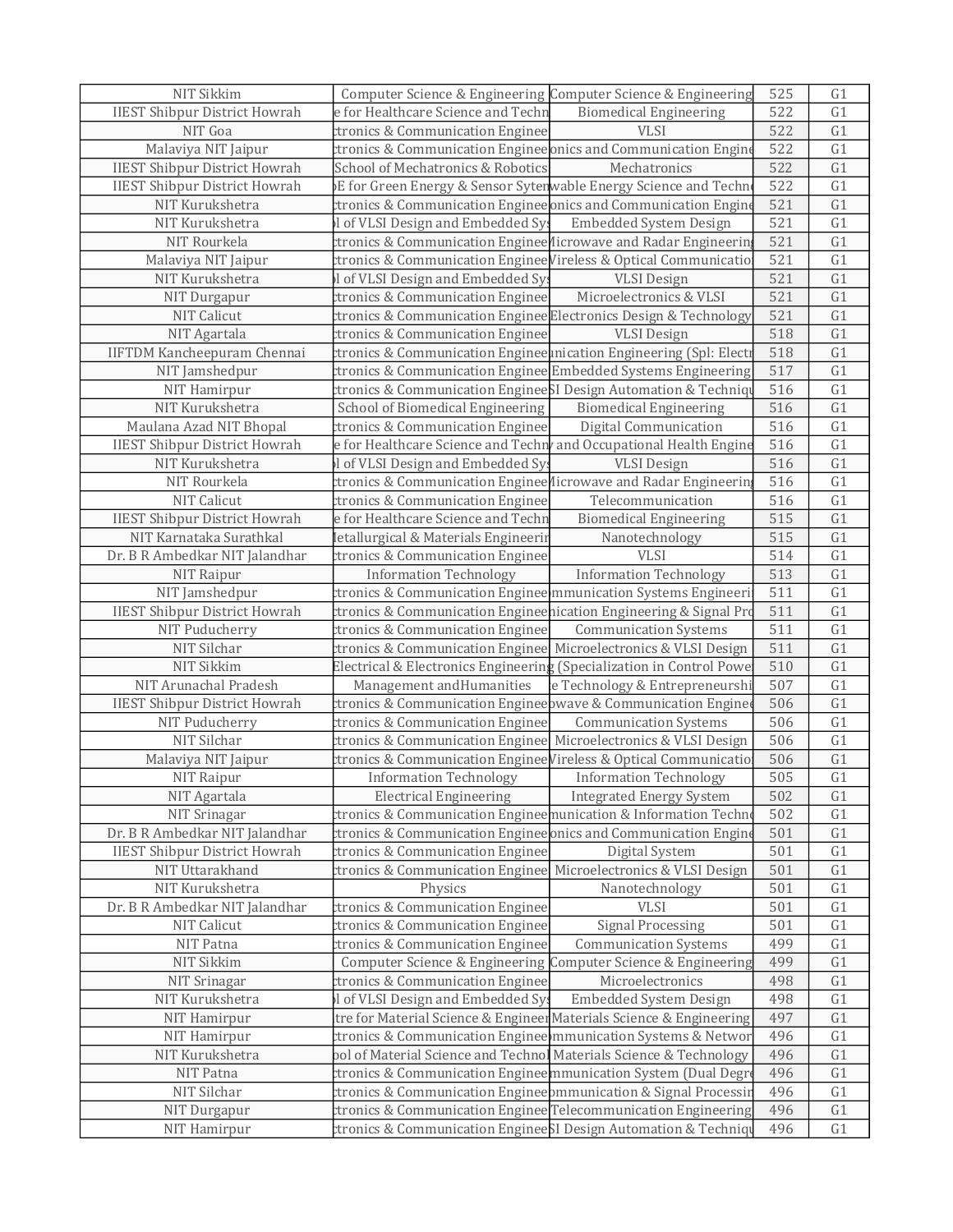| <b>IIEST Shibpur District Howrah</b> | ctronics & Communication Engineenication Engineering & Signal Pro                 |                                  | 496 | G1             |
|--------------------------------------|-----------------------------------------------------------------------------------|----------------------------------|-----|----------------|
| NIT Agartala                         | ctronics & Communication Enginee                                                  | <b>VLSI</b> Design               | 495 | G1             |
| NIT Agartala                         | ctronics & Communication Enginee                                                  | <b>VLSI Design</b>               | 495 | G1             |
| NIT Durgapur                         | ctronics & Communication Enginee Telecommunication Engineering                    |                                  | 494 | G1             |
| <b>IIEST Shibpur District Howrah</b> | <b>Information Technology</b>                                                     | <b>Information Technology</b>    | 493 | G1             |
| NIT Sikkim                           | ctronics & Communication Enginee Microelectronics & VLSI Design                   |                                  | 492 | G1             |
| NIT Meghalaya                        | ctronics & Communication Enginee                                                  | VLSI & Embedded Systems          | 491 | G2             |
| NIT Kurukshetra                      | ctronics & Communication Enginee onics and Communication Engine                   |                                  | 491 | G1             |
| <b>IIEST Shibpur District Howrah</b> | ctronics & Communication Engineepwave & Communication Enginee                     |                                  | 491 | G1             |
| NIT Kurukshetra                      | I of VLSI Design and Embedded Sy                                                  | <b>Embedded System Design</b>    | 491 | G1             |
| NIT Hamirpur                         | ctronics & Communication EngineeSI Design Automation & Techniqu                   |                                  | 491 | G1             |
| <b>IIEST Shibpur District Howrah</b> | ctronics & Communication Engineehication Engineering & Signal Pro                 |                                  | 491 | G1             |
| NIT Sikkim                           | Electrical & Electronics Engineering (Specialization in Control Powe              |                                  | 488 | G1             |
| NIT Arunachal Pradesh                | Management and Humanities                                                         | e Technology & Entrepreneurshi   | 487 | G1             |
| NIT Uttarakhand                      | ctronics & Communication Enginee                                                  | <b>Communication Systems</b>     | 486 | G1             |
| NIT Manipur                          | ctronics & Communication Enginee/LSI Design & Embedded System                     |                                  | 486 | G1             |
| NIT Agartala                         | ctronics & Communication Enginee                                                  | <b>Communication Engineering</b> | 486 | G1             |
| NIT Raipur                           | nics and Telecommunication Engin                                                  | VLSI & Embedded Systems          | 486 | G1             |
| NIT Sikkim                           | Electrical & Electronics Engineerin $\frac{1}{2}$ (Specialization in Control Powe |                                  | 485 | G1             |
| Motilal Nehru NIT Allahabad          | GIS Cell                                                                          | GIS & Remote Sensing             | 485 | G1             |
| NIT Raipur                           | nics and Telecommunication Engin                                                  | VLSI & Embedded Systems          | 483 | G1             |
| NIT Kurukshetra                      | ctronics & Communication Enginee onics and Communication Engine                   |                                  | 482 | G1             |
| <b>IIEST Shibpur District Howrah</b> | Ietallurgical & Materials Engineerir                                              | <b>Surface Engineering</b>       | 481 | G1             |
| NIT Nagaland                         | ctronics & Communication Enginee                                                  | <b>VLSI</b> Systems              | 481 | G1             |
| <b>IIEST Shibpur District Howrah</b> | ctronics & Communication Enginee                                                  | Digital System                   | 481 | G1             |
| NIT Uttarakhand                      | ctronics & Communication Enginee Microelectronics & VLSI Design                   |                                  | 481 | G1             |
| NIT Puducherry                       | ctronics & Communication Enginee                                                  | <b>Communication Systems</b>     | 481 | G1             |
| NIT Sikkim                           | Computer Science & Engineering Computer Science & Engineering                     |                                  | 481 | G1             |
| NIT Durgapur                         | ctronics & Communication Enginee                                                  | Microelectronics & VLSI          | 481 | G1             |
| <b>IIEST Shibpur District Howrah</b> | ctronics & Communication Enginee                                                  | Digital System                   | 479 | G1             |
| NIT Arunachal Pradesh                | tronics & Communication Enginee/LSI Design & Embedded System                      |                                  | 477 | G1             |
| NIT Nagaland                         | Electrical & Electronics Engineerin                                               | Power Systems Engineering        | 477 | G1             |
| NIT Nagaland                         | ctronics & Communication Enginee                                                  | <b>Communication Engineering</b> | 476 | G1             |
| NIT Patna                            | ctronics & Communication Enginee Microelectronics & VLSI Design                   |                                  | 476 | G1             |
| <b>IIEST Shibpur District Howrah</b> | ctronics & Communication Engineepwave & Communication Enginee                     |                                  | 476 | G1             |
| NIT Rourkela                         | <b>Electrical Engineering</b>                                                     | ectronic Systems & Communicati   | 476 | G1             |
| NIT Jamshedpur                       | tronics & Communication Enginee Embedded Systems Engineering                      |                                  | 475 | G1             |
| NIT Kurukshetra                      | School of Biomedical Engineering Biomedical Engineering                           |                                  | 475 | G1             |
| Motilal Nehru NIT Allahabad          | <b>Applied Mechanics</b>                                                          | <b>Biomedical Engineering</b>    | 475 | G <sub>2</sub> |
| NIT Hamirpur                         | ctronics & Communication EngineeSI Design Automation & Techniq                    |                                  | 475 | G <sub>1</sub> |
| NIT Arunachal Pradesh                | Management and Humanities                                                         | e Technology & Entrepreneurshi   | 474 | G1             |
| NIT Karnataka Surathkal              | <b>Mechanical Engineering</b>                                                     | <b>Mechatronics Engineering</b>  | 474 | G <sub>2</sub> |
| NIT Durgapur                         | Mathematics                                                                       | <b>Operations Research</b>       | 474 | G1             |
| NIT Agartala                         | <b>Electrical Engineering</b>                                                     | <b>Integrated Energy System</b>  | 473 | G1             |
| NIT Kurukshetra                      | <b>Computer Engineering</b>                                                       | nputer Engineering (Cyber Secur  | 473 | G1             |
| NIT Jamshedpur                       | ctronics & Communication Enginee mmunication Systems Engineeri                    |                                  | 472 | G1             |
| NIT Patna                            | ctronics & Communication Engineemmunication System (Dual Degr                     |                                  | 471 | G1             |
| NIT Jamshedpur                       | tronics & Communication Enginee mmunication Systems Engineeri                     |                                  | 471 | G <sub>1</sub> |
| NIT Sikkim                           | ttronics & Communication Enginee  Microelectronics & VLSI Design                  |                                  | 466 | G1             |
| Dr. B R Ambedkar NIT Jalandhar       | ctronics & Communication Enginee onics and Communication Engine                   |                                  | 466 | G1             |
| NIT Agartala                         | <b>Electrical Engineering</b>                                                     | <b>Integrated Energy System</b>  | 466 | G1             |
| NIT Rourkela                         | Mining Engineering                                                                | Mining Engineering               | 465 | G1             |
| NIT Meghalaya                        | ctronics & Communication Enginee                                                  | VLSI & Embedded Systems          | 464 | G <sub>2</sub> |
| NIT Mizoram                          | ctronics & Communication Enginee oelectronics and VLSI System De                  |                                  | 461 | G1             |
| NIT Arunachal Pradesh                | Computer Science & Engineering obile Communication & Computi                      |                                  | 461 | G1             |
| NIT Srinagar                         | ctronics & Communication Engineemunication & Information Techn                    |                                  | 461 | G <sub>1</sub> |
| NIT Srinagar                         | ctronics & Communication Enginee                                                  | Microelectronics                 | 461 | G1             |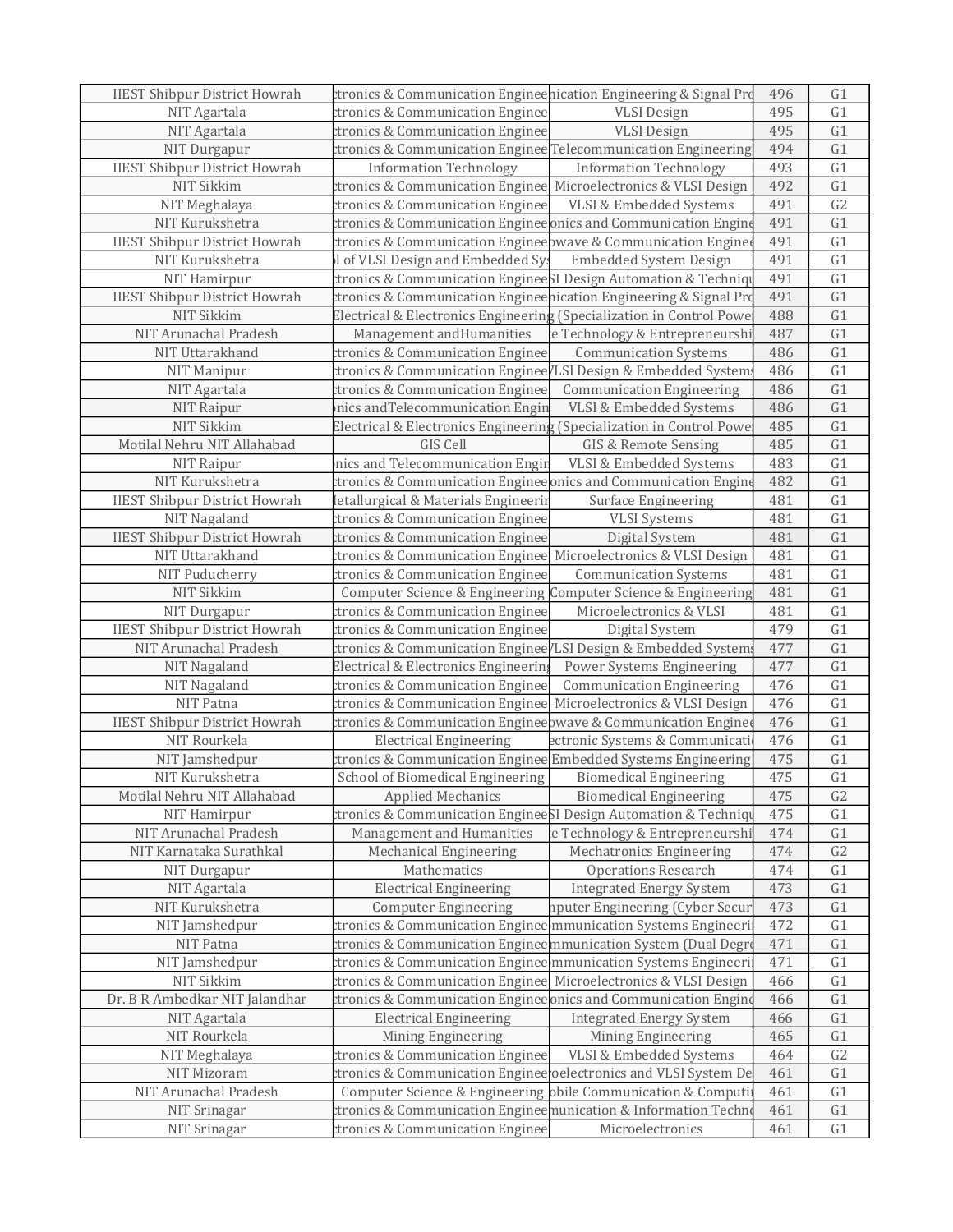| <b>NIT Hamirpur</b>                  | ctronics & Communication Enginee mmunication Systems & Networ                                                                       |                                     | 461        | G1              |
|--------------------------------------|-------------------------------------------------------------------------------------------------------------------------------------|-------------------------------------|------------|-----------------|
| NIT Uttarakhand                      | ctronics & Communication Enginee                                                                                                    | <b>Communication Systems</b>        | 461        | G1              |
| NIT Kurukshetra                      | pol of Material Science and Technol Materials Science & Technology                                                                  |                                     | 461        | G1              |
| NIT Kurukshetra                      | Physics                                                                                                                             | Nanotechnology                      | 461        | G1              |
| <b>IIEST Shibpur District Howrah</b> | Ietallurgical & Materials Engineerir                                                                                                | <b>Surface Engineering</b>          | 461        | G1              |
| NIT Patna                            | ctronics & Communication Enginee Microelectronics & VLSI Design                                                                     |                                     | 461        | G1              |
| NIT Jamshedpur                       | ctronics & Communication Enginee Embedded Systems Engineering                                                                       |                                     | 461        | G1              |
| Motilal Nehru NIT Allahabad          | ctronics & Communication Enginee                                                                                                    | <b>Signal Processing</b>            | 461        | G1              |
| Malaviya NIT Jaipur                  | ctronics & Communication Enginee                                                                                                    | <b>Embedded Systems</b>             | 461        | G1              |
| <b>IIEST Shibpur District Howrah</b> | e for Healthcare Science and Techn and Occupational Health Engine                                                                   |                                     | 460        | G1              |
| NIT Goa                              | ctronics & Communication Enginee                                                                                                    | <b>VLSI</b>                         | 459        | $\overline{G1}$ |
| NIT Patna                            | ctronics & Communication Enginee                                                                                                    | <b>Communication Systems</b>        | 456        | G1              |
| NIT Uttarakhand                      | ctronics & Communication Enginee Microelectronics & VLSI Design                                                                     |                                     | 456        | G1              |
| NIT Manipur                          | ctronics & Communication Enginee / LSI Design & Embedded System                                                                     |                                     | 452        | G1              |
| NIT Nagaland                         | ctronics & Communication Enginee                                                                                                    | <b>VLSI</b> Systems                 | 452        | G1              |
| NIT Nagaland                         | Electrical & Electronics Engineering                                                                                                | Power Systems Engineering           | 452        | G1              |
| Dr. B R Ambedkar NIT Jalandhar       | ctronics & Communication Enginee onics and Communication Engine                                                                     |                                     | 452        | $\overline{G1}$ |
| NIT Kurukshetra                      | School of Biomedical Engineering                                                                                                    | <b>Biomedical Engineering</b>       | 452        | G1              |
| NIT Silchar                          | ctronics & Communication Engineeþmmunication & Signal Processir                                                                     |                                     | 451        | G1              |
| NIT Agartala                         | ctronics & Communication Enginee                                                                                                    | <b>Communication Engineering</b>    | 451        | G1              |
| NIT Jamshedpur                       | ctronics & Communication Enginee Embedded Systems Engineering                                                                       |                                     | 451        | G1              |
| NIT Rourkela                         | ctronics & Communication Enginee                                                                                                    | <b>Communication &amp; Networks</b> | 451        | G1              |
| NIT Sikkim                           | ctronics & Communication Enginee Microelectronics & VLSI Design                                                                     |                                     | 448        | G1              |
| NIT Arunachal Pradesh                | Computer Science & Engineering obile Communication & Computi                                                                        |                                     | 446        | G1              |
| NIT Kurukshetra                      | Physics                                                                                                                             | Nanotechnology                      | 446        | G1              |
| NIT Srinagar                         | ctronics & Communication Enginee                                                                                                    | Microelectronics                    | 446        | G1              |
| NIT Uttarakhand                      | ctronics & Communication Enginee                                                                                                    | <b>Communication Systems</b>        | 446        | G1              |
| NIT Arunachal Pradesh                | ctronics & Communication Enginee/LSI Design & Embedded System                                                                       |                                     | 445        | G1              |
| NIT Srinagar                         | ctronics & Communication Engineemunication & Information Techn                                                                      |                                     | 445        | G1              |
| NIT Meghalaya                        | ctronics & Communication Enginee                                                                                                    | VLSI & Embedded Systems             | 444        | G <sub>2</sub>  |
| NIT Nagaland                         | ctronics & Communication Enginee                                                                                                    | <b>Communication Engineering</b>    | 441        | G1              |
| NIT Patna                            | ctronics & Communication Engineemmunication System (Dual Degr                                                                       |                                     | 441        | G1              |
| NIT Patna                            | ctronics & Communication Enginee                                                                                                    | <b>Communication Systems</b>        | 441        | G1              |
| NIT Hamirpur                         | ctronics & Communication Enginee mmunication Systems & Networ                                                                       |                                     | 441        | G1              |
| NIT Raipur                           | nics and Telecommunication Engin                                                                                                    | <b>VLSI &amp; Embedded Systems</b>  | 441        | G1              |
| Maulana Azad NIT Bhopal              | Physics                                                                                                                             | Nanotechnology                      | 440        | G1              |
| NIT Kurukshetra                      | pol of Material Science and Technol Materials Science & Technology                                                                  |                                     | 439        | G1              |
| NIT Manipur                          | tronics & Communication Enginee/LSI Design & Embedded System                                                                        |                                     | 437        | G1              |
| NIT Agartala                         | ctronics & Communication Enginee Communication Engineering                                                                          |                                     | 436        | G <sub>1</sub>  |
| NIT Silchar                          | ctronics & Communication Engineeþmmunication & Signal Processiı                                                                     |                                     | 436        | G1              |
| <b>IIEST Shibpur District Howrah</b> | ctronics & Communication Engineenication Engineering & Signal Pro                                                                   |                                     | 436        | G <sub>1</sub>  |
| NIT Nagaland                         | ctronics & Communication Enginee                                                                                                    | <b>VLSI</b> Systems                 | 434        | G1              |
| Motilal Nehru NIT Allahabad          | <b>Applied Mechanics</b>                                                                                                            | <b>Biomedical Engineering</b>       | 434        | G1              |
| NIT Durgapur                         | Physics                                                                                                                             | anced Material Science & Techno     | 433        | G1              |
| NIT Arunachal Pradesh                | ctronics & Communication Enginee / LSI Design & Embedded System                                                                     |                                     | 430        | G1              |
| Visvesvaraya NIT Nagpur              | ctronics & Communication Engineeþmmunication System Engineeriı                                                                      |                                     | 430        | G1              |
| NIT Rourkela                         | ctronics & Communication Enginee                                                                                                    | Signal & Image Processing           | 428        | G1              |
| <b>IIEST Shibpur District Howrah</b> | Ietallurgical & Materials Engineerir                                                                                                | Surface Engineering                 | 426        | G1              |
| NIT Mizoram                          | ctronics & Communication Enginee oelectronics and VLSI System De                                                                    |                                     | 425        | G1              |
| NIT Nagaland                         | ctronics & Communication Enginee                                                                                                    | <b>Communication Engineering</b>    | 425        | G1              |
| Malaviya NIT Jaipur                  | ctronics & Communication Enginee onics and Communication Engine                                                                     |                                     | 424        | G1              |
| NIT Arunachal Pradesh                | Computer Science & Engineering obile Communication & Computi                                                                        |                                     | 421        | G1              |
| NIT Rourkela                         | iotechnology & Medical Engineerin                                                                                                   | <b>Biomedical Engineering</b>       | 417        | G1              |
| NIT Mizoram                          | ctronics & Communication Engineeroelectronics and VLSI System De                                                                    |                                     | 415        | G1              |
| NIT Delhi<br>NIT Rourkela            | ctronics & Communication Enginee onics and Communication Engine                                                                     |                                     | 410        | G1              |
| NIT Kurukshetra                      | ctronics & Communication Enginee (licrowave and Radar Engineerin<br>ctronics & Communication Enginee onics and Communication Engine |                                     | 409<br>405 | G1<br>G1        |
|                                      |                                                                                                                                     |                                     |            |                 |